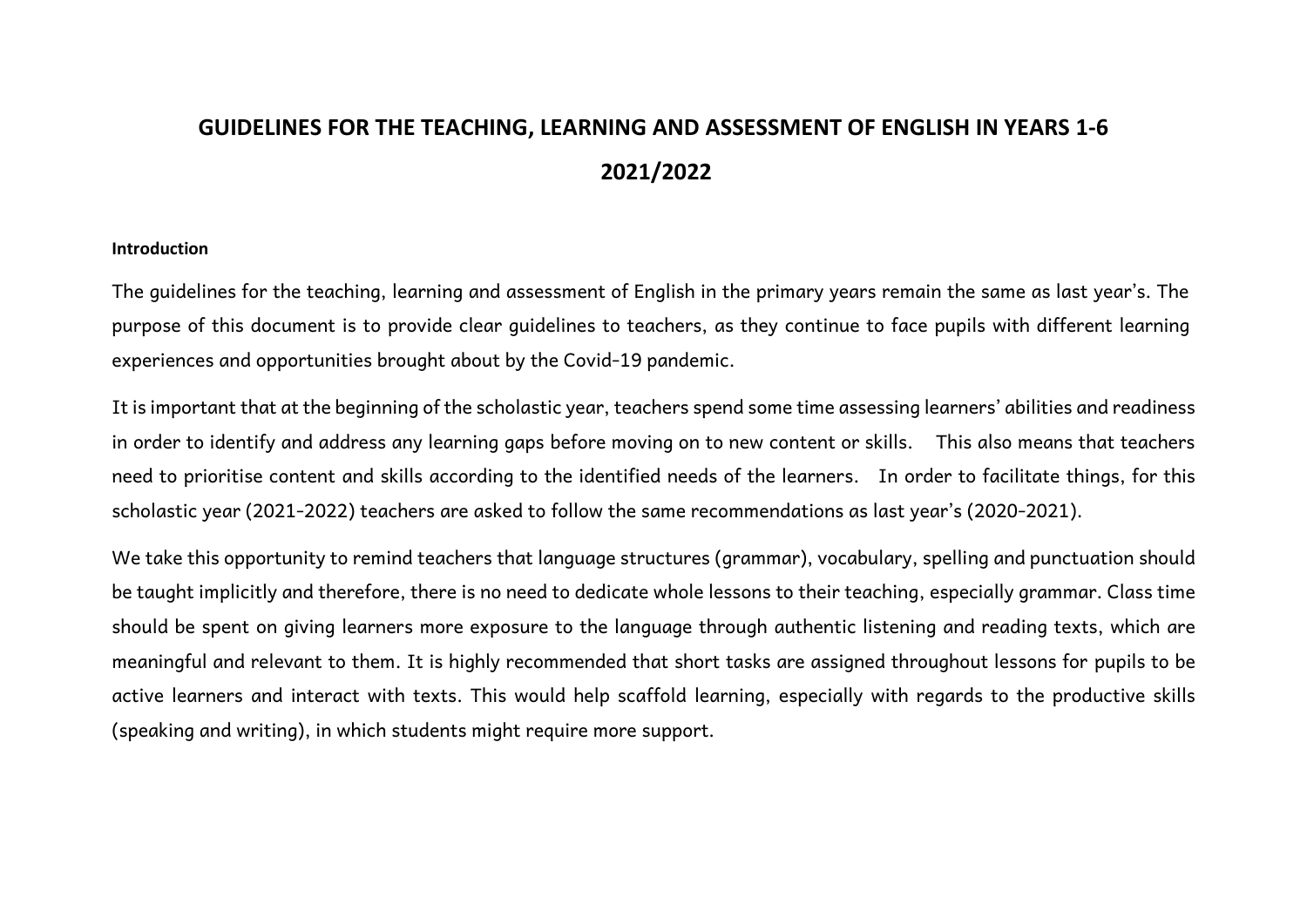### Early Years – Year 1 and Year 2

During Early Years, teachers have to lay the foundations to help learners become literate as well as competent and proficient language users, helping them progress and lead autonomous lives as lifelong learners and citizens.

Apart from the age of the learner, according to Murphy (2014) the most powerful predictor of success in language learning is context. Particularly during Early Years, the classroom should help expose learners to authentic texts with age-appropriate language which is relevant and meaningful to them. At this early stage of their education, learners need to focus on 'learning to read' so as they grow older, they 'read to learn'. One cannot stress the importance of literacy skills enough; without them learners will lag behind throughout their educational journey. In this case, this might be more relevant to teachers teaching Year 2. Due to the Covid-19 pandemic, this scholastic year, Year 2 teachers might need to revisit certain basic literacy concepts to ensure that they are mastered before moving on to new content and skills. This, of course, should be done through a thematic approach, examples of which can be found on our website (https://www.englishprimarymalta.com/) or on Teleskola.mt. Shared-reading and guided-reading should be given priority as well as participation in chants, rhymes, songs and stories.

Language is made up of skills which require practice and to help learners gain the confidence to try, tasks need to be scaffolded and heavily supported at this stage within an authentic and meaningful context. Speaking and Writing tasks should also have a purpose and an audience so learners see the 'reason' why they need to speak and write (for instance, writing a grocery list, writing a to-do list, writing an invitation, filling in a simple form with their personal details, chatting with a friend on the phone to see how he/she is, asking someone for help and so on).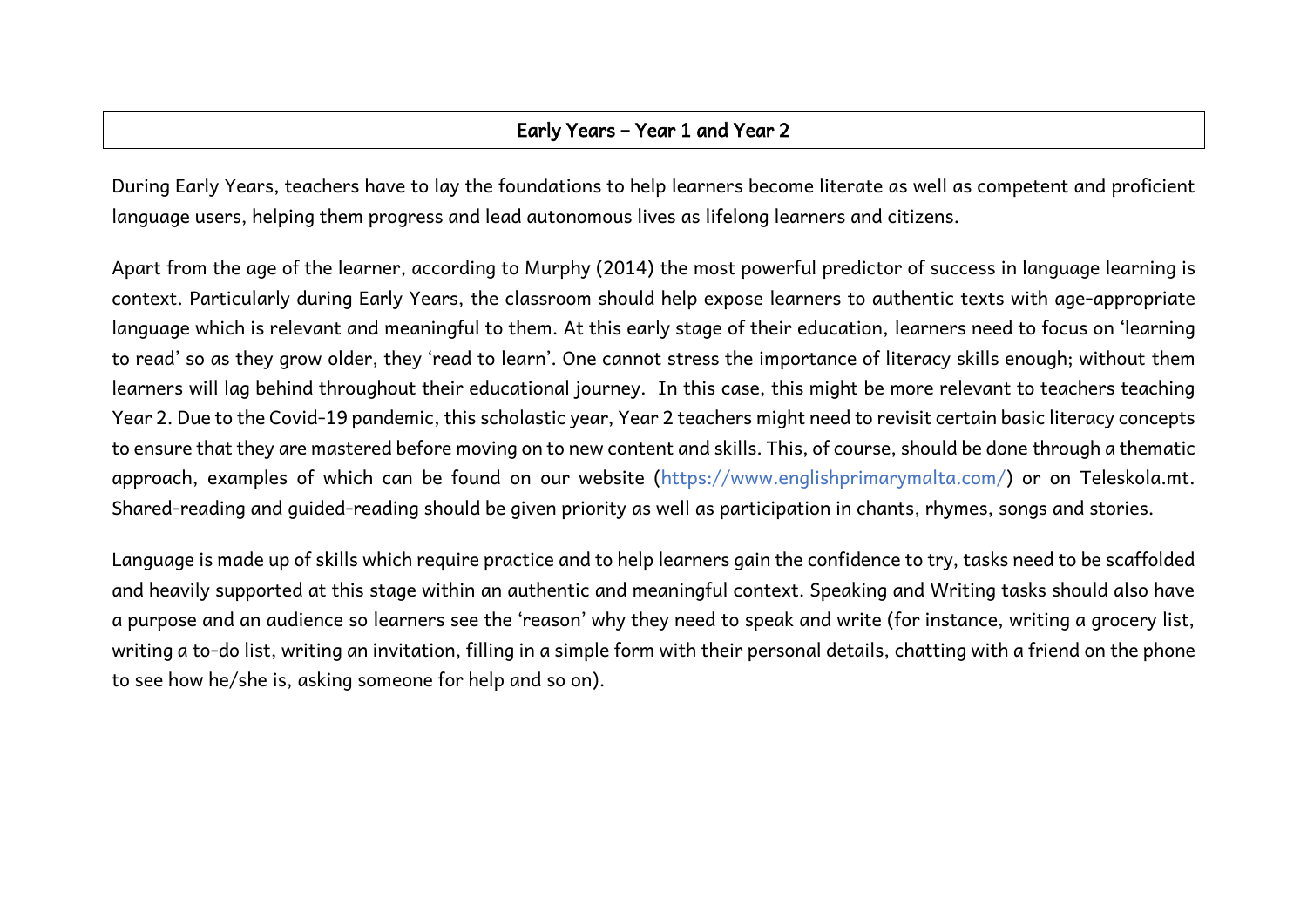#### Syllabus

All the learning outcomes in the Year 1 syllabus need to be covered. For this reason, teachers are advised to refer closely to the Year 1 syllabus as they plan for this scholastic year. It is also advised to spend some time observing the learners' level of English readiness as they interact amongst themselves in everyday classroom situations.

Teachers in Year 2 are encouraged to start with material pegged at Year 1 level, following implicit observations by the teacher as he/she assesses learners' level and readiness. These observations will enable the teacher to develop adequate material to help them address the learning gaps while embracing learners' strengths, attitudes and learning dispositions. Teachers can refer to the table below which highlights the skills and competences that learners' should have mastered by the end of Year 1 as well as the skills and competences that need to be mastered by the end of Year 2. At the beginning, it is important to keep in mind that some of the learning outcomes in Year 1 might have already been achieved during the first quarter of the year.

| Year 1                                                       | Year 2                                                       |  |
|--------------------------------------------------------------|--------------------------------------------------------------|--|
| <b>ORACY</b>                                                 |                                                              |  |
|                                                              |                                                              |  |
| Stories Poems Rhymes Chants Songs Topics                     |                                                              |  |
| Listen to and view attentively with increasing concentration | Listen to and view attentively with increasing concentration |  |
| and enjoyment.                                               | and enjoyment.                                               |  |
| Begin to show understanding of stories, chants, songs and    | Demonstrate understanding by responding non-verbally and     |  |
| rhymes.                                                      | verbally.                                                    |  |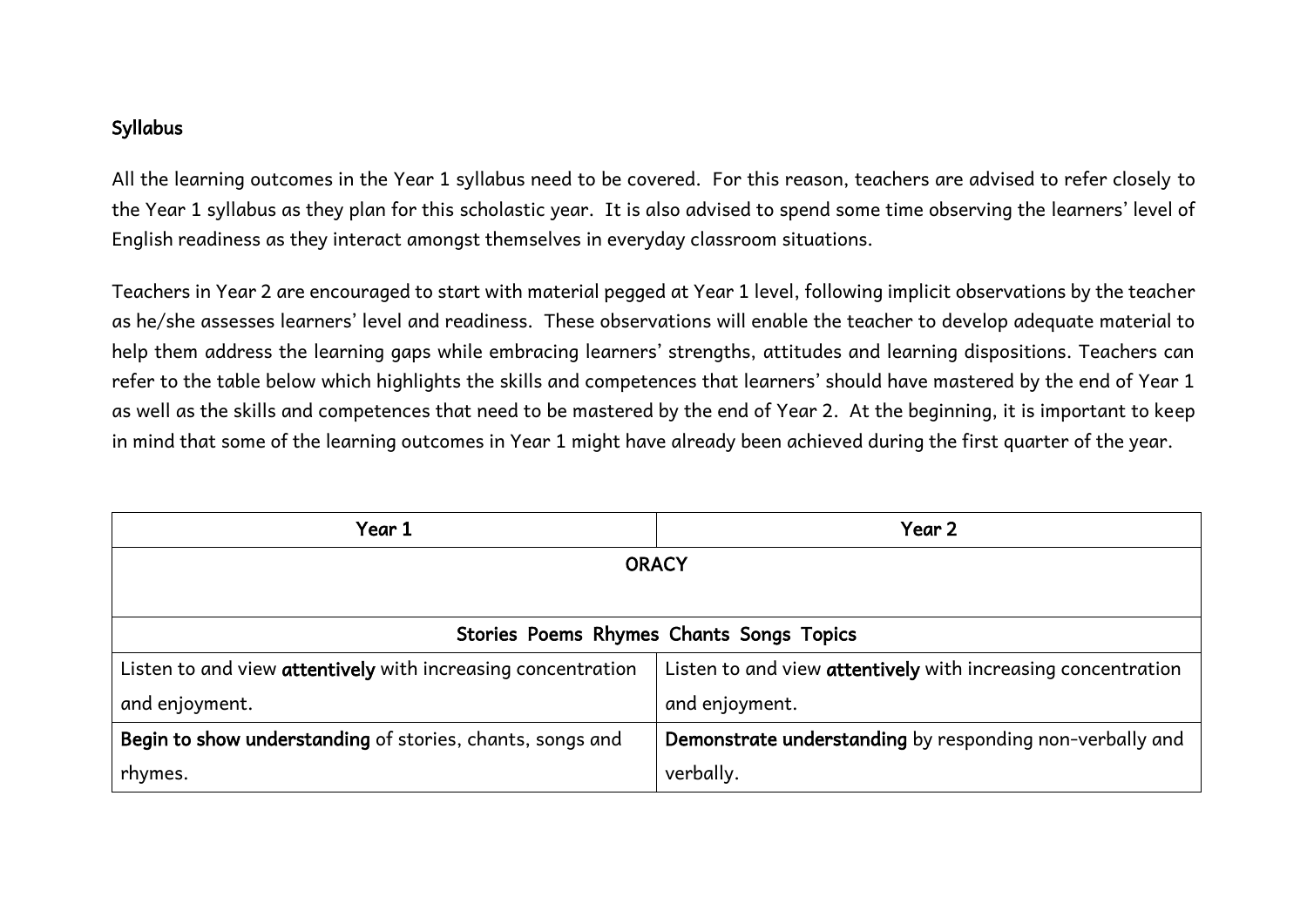| Participate in chants, rhymes, songs and stories.<br>Participate in storytelling. |                                                               |  |
|-----------------------------------------------------------------------------------|---------------------------------------------------------------|--|
|                                                                                   | Recite simple rhymes, songs, chants and poems alongside       |  |
|                                                                                   | others.                                                       |  |
|                                                                                   | <b>Language Interactive Conversations</b>                     |  |
| Begin to show understanding of social / classroom                                 | Show understanding of classroom language.                     |  |
| commands and instructions by responding non-verbally and                          |                                                               |  |
| verbally.                                                                         |                                                               |  |
| With support, begin to practise the conventions of social                         | With support, begin to use appropriate language with a        |  |
| discourse.                                                                        | purpose.                                                      |  |
|                                                                                   | Begin to use the correct intonation to distinguish statements |  |
|                                                                                   | from questions.                                               |  |
|                                                                                   | Begin to practise the conventions of social discourse.        |  |
|                                                                                   |                                                               |  |
|                                                                                   |                                                               |  |
|                                                                                   |                                                               |  |
|                                                                                   | <b>READING</b>                                                |  |
|                                                                                   |                                                               |  |
| <b>Concepts and Conventions of Print</b>                                          |                                                               |  |
| Demonstrate knowledge that print carries message.                                 | Demonstrate knowledge that written language conveys           |  |
|                                                                                   | meaning.                                                      |  |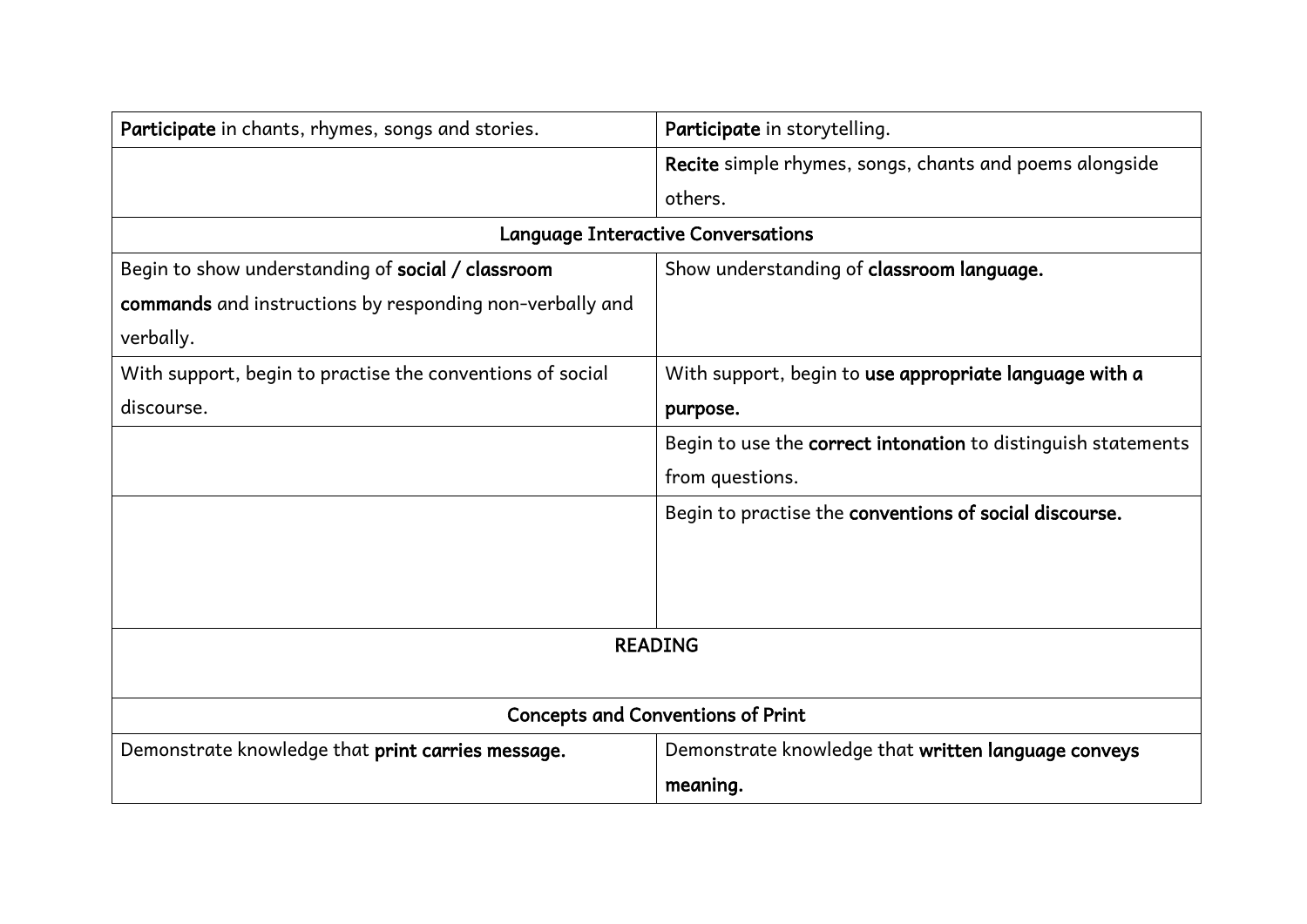| Distinguish between spoken and printed words.                 | Begin to develop phonemic and phonic awareness.           |
|---------------------------------------------------------------|-----------------------------------------------------------|
|                                                               |                                                           |
| Start to recognise most letters of the alphabet.              | Recognise all letters of the alphabet.                    |
| Start to develop sound-symbol correspondence.                 | Demonstrate ability to match spoken word to printed word. |
| (A letter has a name, a sound and a shape.)                   |                                                           |
| Demonstrate understanding of directionality                   |                                                           |
|                                                               | <b>Reading Strategies</b>                                 |
| Begin to show knowledge of book conventions.                  | Identify subject-matter of a text through titles and      |
|                                                               | illustrations.                                            |
| Begin to use knowledge of initial letter and relate sound and | Begin to read with understanding, accuracy and fluency.   |
| picture cues to predict words in text.                        |                                                           |
|                                                               | Begin to demonstrate understanding of text through        |
|                                                               | intonation.                                               |
|                                                               | With support, begin to use different strategies for word  |
|                                                               | identification.                                           |
|                                                               | Reading                                                   |
| With teacher support begin to participate in reading very     | Participate in shared-reading experiences.                |
| simple books with illustrations.                              |                                                           |
| Recognise own name in print.                                  | Begin to read different genres (fiction and non-fiction / |
|                                                               | linear and non-linear) for an audience.                   |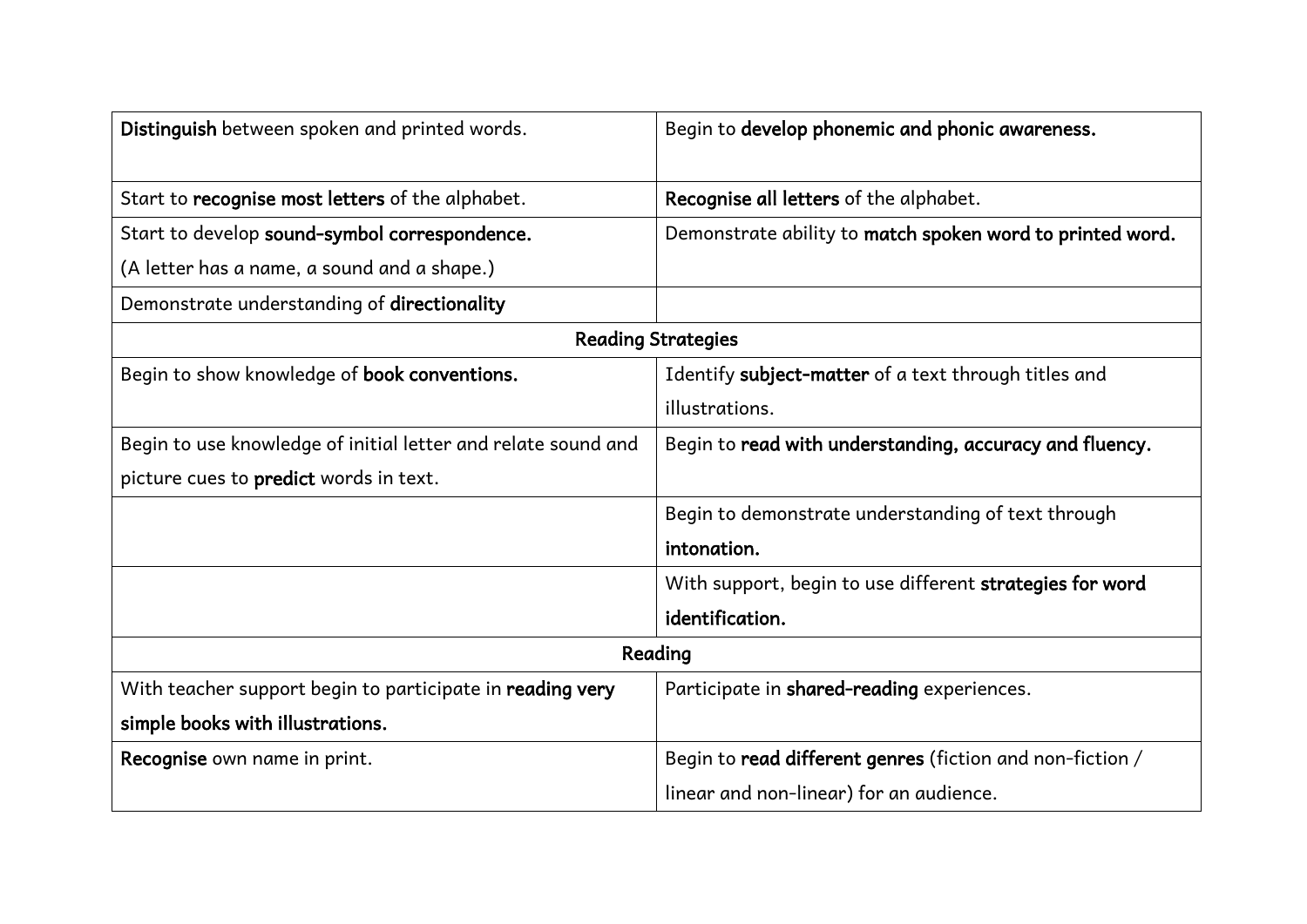| Recognise environmental print.                            | With support demonstrate ability to answer questions on |  |
|-----------------------------------------------------------|---------------------------------------------------------|--|
|                                                           | text.                                                   |  |
| Start to recognise a number of sight words in context.    |                                                         |  |
|                                                           |                                                         |  |
|                                                           |                                                         |  |
|                                                           | <b>WRITING</b>                                          |  |
|                                                           |                                                         |  |
|                                                           | <b>Print Conventions</b>                                |  |
| Begin to demonstrate knowledge of print conventions.      | Demonstrate knowledge of print conventions.             |  |
| <b>Writing Skills</b>                                     |                                                         |  |
| Begin to write letters and words correctly.               | Demonstrate correct writing of letters and words.       |  |
|                                                           | Begin to use various strategies to spell correctly.     |  |
|                                                           | With support begin to proof-read own work.              |  |
|                                                           | <b>Writing</b>                                          |  |
| Convey meaning through drawing.                           | Convey meaning through drawing.                         |  |
| With support draw and write words or phrases to           | Draw or write words or phrases or sentences to          |  |
| communicate meaning.                                      | communicate meaning.                                    |  |
| With support begin to write sentences from a given model. | Participate in shared teacher / pupil/s writing.        |  |
|                                                           | Begin to write sentences according to ability.          |  |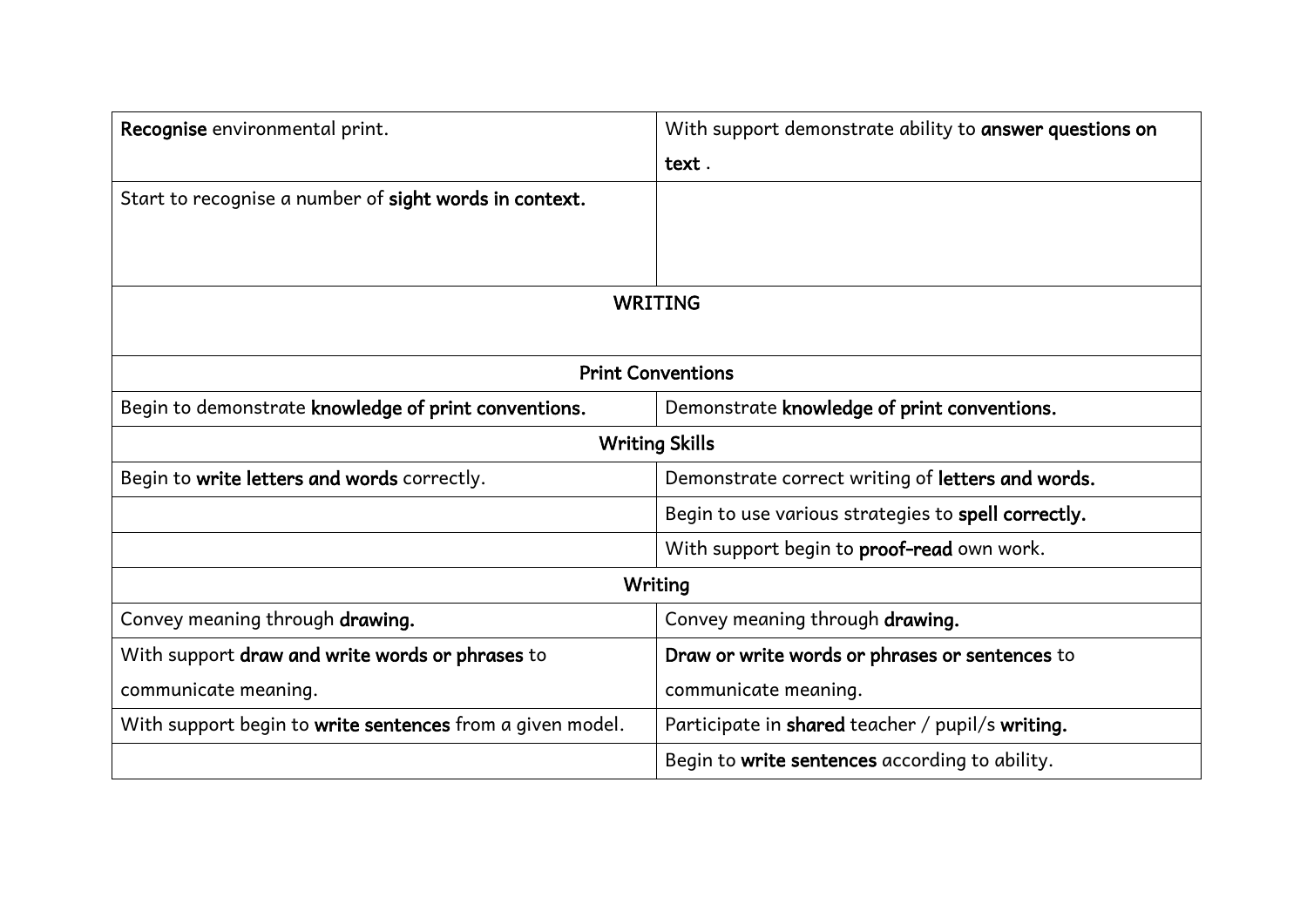|                                                            | With support, create and write own book/s.                 |  |
|------------------------------------------------------------|------------------------------------------------------------|--|
|                                                            | Begin to show understanding of sentence structure.         |  |
|                                                            | With support, begin to write answers to questions on       |  |
|                                                            | picture, topics, stories and poems.                        |  |
| Vocabulary                                                 |                                                            |  |
| With support begin to use in writing, theme-related words, | Demonstrate ability to use acquired vocabulary in writing. |  |
| sight words and vocabulary related to the classroom        |                                                            |  |
| environment.                                               |                                                            |  |
| Write own name.                                            |                                                            |  |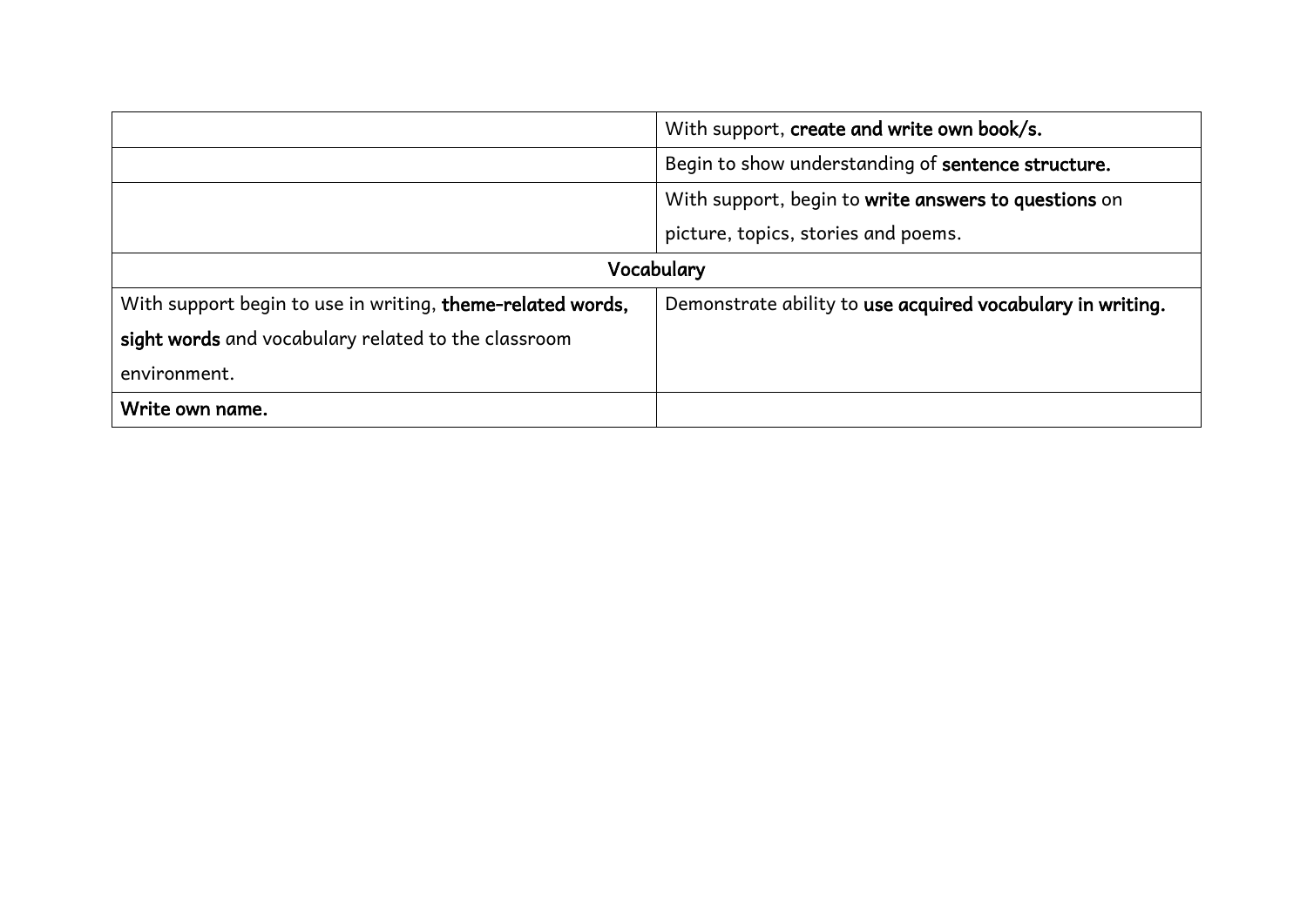#### Learning Outcomes

Learners will continue to progress along the Learning Outcomes relevant for this year group as set in the LOF Supporting Document for Year 3 (2019-2020). However, and if necessary, teachers can decide to allocate more time to a particular skill where they feel learners might be lagging behind, for instance, writing. Teachers should still use an integrated-skills approach in their planning and during lessons, to ensure motivating and meaningful context. Grammar should be taught implicitly and integrated within all the strands.

# Scheme of Work

Teachers should modify last year's scheme of work after careful analysis of learners' skills and competences. All thematic areas need to be covered by the end of Year 3 and all skills including literature need to be addressed. As indicated in the table below, it is suggested that for this scholastic year (2021-2022) teachers address the following writing genres:

| Year 3 - Writing Genre  |                      |                                  |  |
|-------------------------|----------------------|----------------------------------|--|
| Text type               | Genre (Long)         | Genre (Short)                    |  |
|                         | (around 50-70 words) | (around 20-40 words)             |  |
| Narrative/Descriptive   | Story                | postcard                         |  |
|                         | Recount              | identity kit (filling in a form) |  |
| Informative/Instructive |                      |                                  |  |
|                         |                      | instructions                     |  |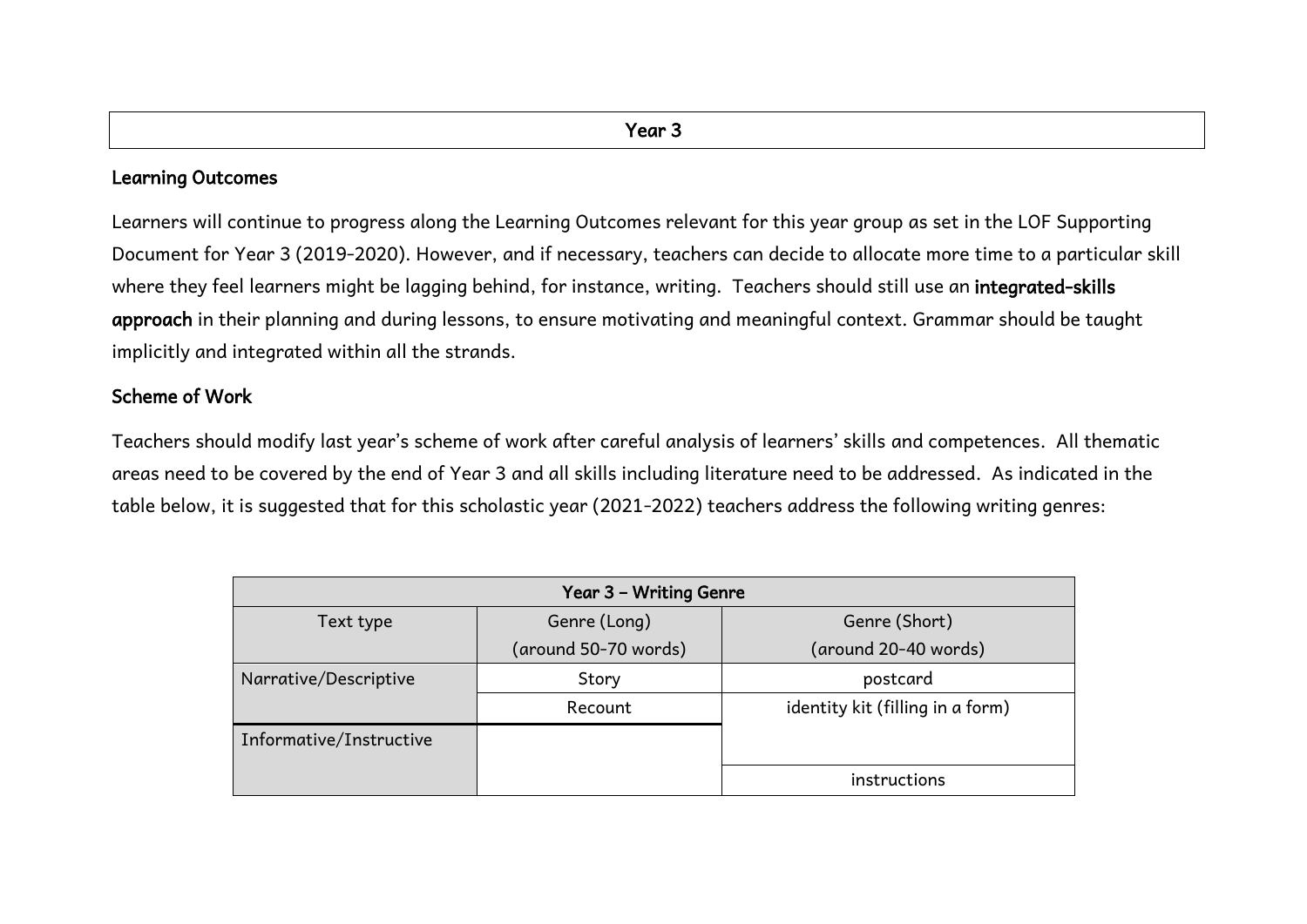|       | invitation                   |  |  |
|-------|------------------------------|--|--|
|       | message to thank / to inform |  |  |
| Total | 7 GENRES                     |  |  |

# Forecast and Record of Work

These should reflect the changes or alterations made in the Scheme of Work.

# Continuous Assessment

Reporting involves communicating information about learner's achievement and progress. Schools and teachers are required to collect evidence of assessment of learning to inform reporting processes. The following table clearly shows which LOs could be ticked for continuous assessment and reporting purposes:

| Year 3 – Continuous Assessment and Ticking of LOs for Scholastic Year 2021-2022 |               |                        |                   |
|---------------------------------------------------------------------------------|---------------|------------------------|-------------------|
|                                                                                 | <b>TERM 1</b> | TERM <sub>2</sub>      | TERM <sub>3</sub> |
| Listening                                                                       | LS 5.2        | LS 5.14 (Instructions) | LS 5.10           |
| Speaking                                                                        |               | LS 5.17 (Presentation) | LS 5.13           |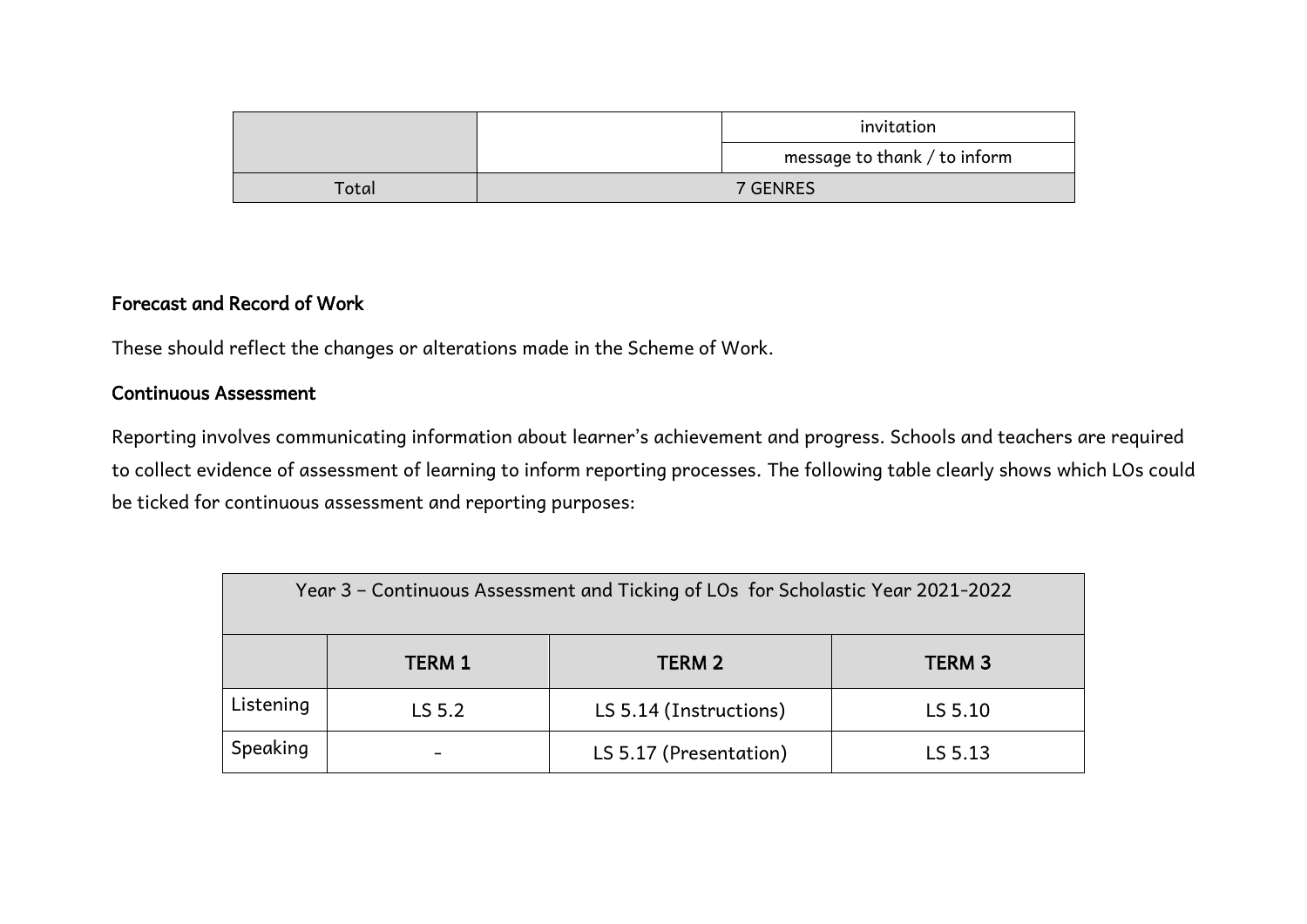| Reading    | R 5.2   | $\overline{\phantom{0}}$        | R 5.7   |
|------------|---------|---------------------------------|---------|
| Writing    | W 5.1   | W 5.14<br>W 5.16 (Instructions) | W 5.9   |
| Literature | LIT 5.2 | LIT 5.3                         | LIT 5.4 |
| Total      | 4       | 5                               | 5       |

Year 4

#### Learning Outcomes

Learners will continue to progress along the Learning Outcomes relevant for this year group as set in the LOF Supporting Document for Year 4 (2019-2020). However, and if necessary, teachers can decide to allocate more time to a particular skill where they feel learners might be lagging behind, for instance, writing. Teachers should still use an integrated-skills approach in their planning and during lessons, to ensure motivating and meaningful context. Grammar should be taught implicitly and integrated within all the strands.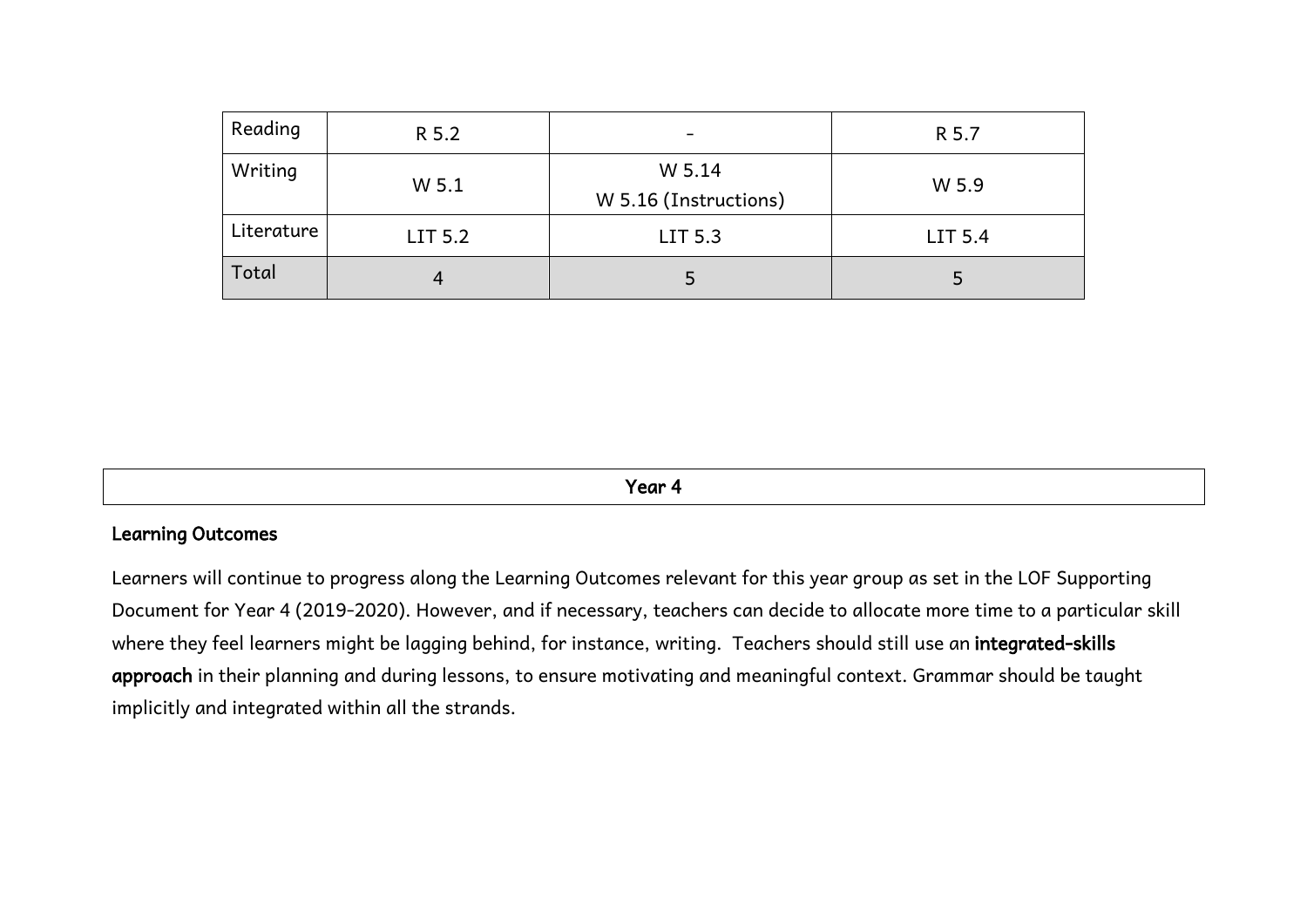# Scheme of Work

Teachers should modify last year's scheme of work after careful analysis of learners' skills and competences. All thematic areas need to be covered by the end of Year 4 and all skills including literature need to be addressed. As indicated in the table below, it is suggested that for this scholastic year (2021-2022) teachers address the following writing genres:

| Year 4 - Writing Genre  |                          |                                  |  |
|-------------------------|--------------------------|----------------------------------|--|
| Text type               | Genre (Long)             | Genre (Short)                    |  |
|                         | (around 70-100 words)    | (around 30-40 words)             |  |
| Descriptive/Narrative   | informal email           |                                  |  |
|                         | story                    | captions                         |  |
| Informative/Instructive | non-chronological report | identity kit (filling in a form) |  |
|                         |                          | directions                       |  |
|                         |                          | message to inform; to apologise  |  |
| Persuasive              |                          | advert                           |  |
| Total                   |                          | 8 Genres                         |  |

# Forecast and Record of Work

These should reflect the changes or alterations made in the Scheme of Work.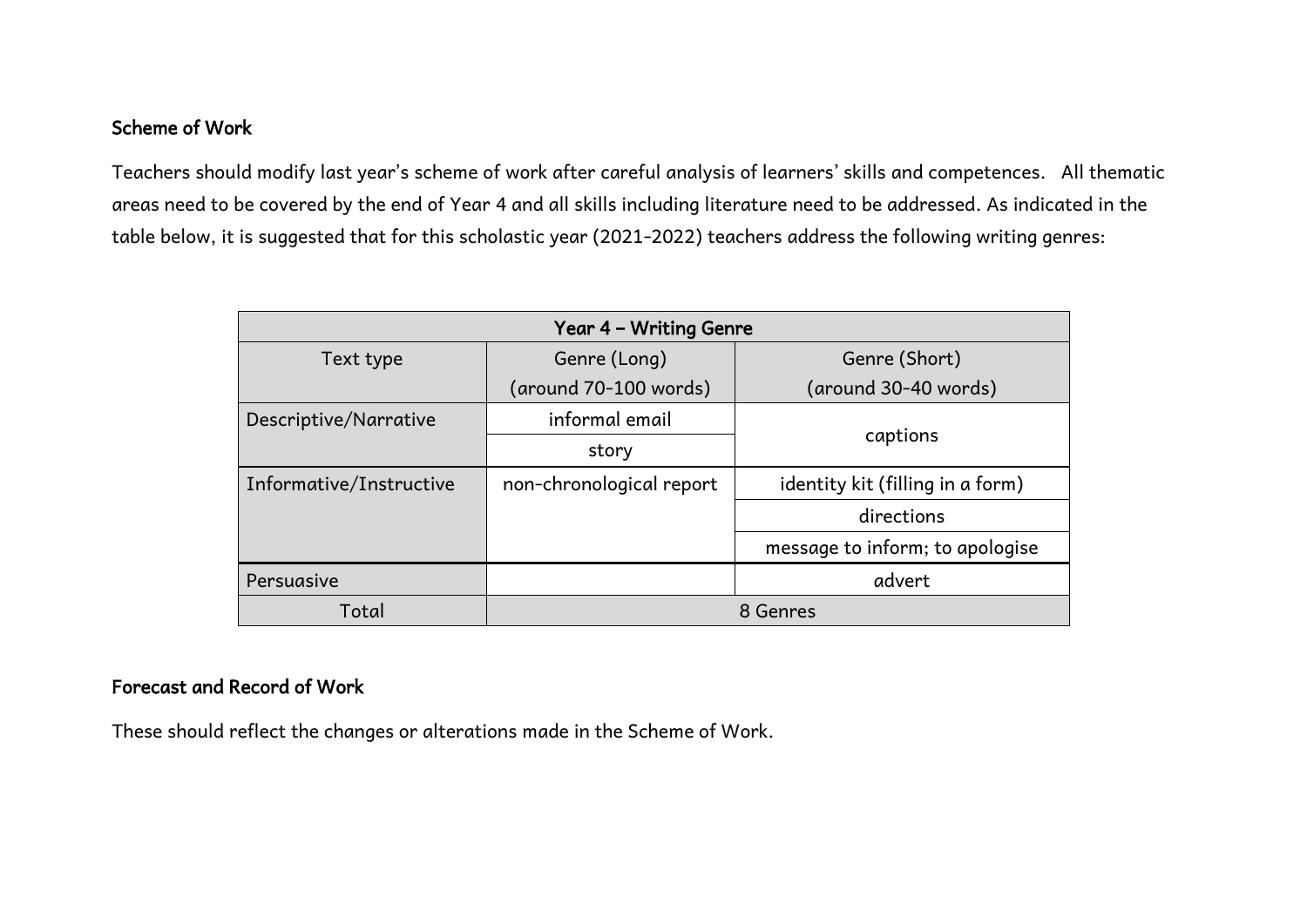#### Continuous Assessment

The following table clearly shows which LOs could be ticked for continuous assessment and reporting purposes:

| Year 4 - Continuous Assessment and Ticking of LOs for Scholastic Year 2021-2022 |               |                        |               |
|---------------------------------------------------------------------------------|---------------|------------------------|---------------|
|                                                                                 | <b>TERM 1</b> | <b>TERM 2</b>          | <b>TERM 3</b> |
| Listening                                                                       | LS 5.2        | LS 5.14 (Directions)   | LS 5.1        |
| Speaking                                                                        |               | LS 5.11 (Presentation) | LS 5.9        |
| Reading                                                                         | R 5.9         | R 5.4                  | R 5.6         |
| Writing                                                                         | W 5.8A        | W 5.8C                 | W 5.8D        |
| Literature                                                                      | LIT 5.6       | LIT 5.5                | LIT 5.4       |
| Total                                                                           | 4             |                        |               |

Reporting on My School should carry on as usual. The teachers should base their reports on evidence gained from learners' achievement in Learning Tasks.

#### Annual Exams

 $\overline{a}$ 

The exam will build on the Learning Outcomes set for Year 4. Teachers are to refer closely to the document 'Year 4 Examination Guidelines' $^1$ , as well as the Specimen Paper for Year 4 $^2$  and the Year 4 annual exam pastpaper (2021).

<sup>1</sup> [https://curriculum.gov.mt/en/new\\_syllabi/Documents/Yr03\\_to\\_Yr06\\_English/English\\_yr04\\_Annual\\_Examination\\_Guidelines\\_2019\\_20.pdf](https://curriculum.gov.mt/en/new_syllabi/Documents/Yr03_to_Yr06_English/English_yr04_Annual_Examination_Guidelines_2019_20.pdf)

<sup>&</sup>lt;sup>2</sup> [https://curriculum.gov.mt/en/new\\_syllabi/Documents/Yr03\\_to\\_Yr06\\_English/specimen\\_english\\_yr04\\_2020.pdf](https://curriculum.gov.mt/en/new_syllabi/Documents/Yr03_to_Yr06_English/specimen_english_yr04_2020.pdf)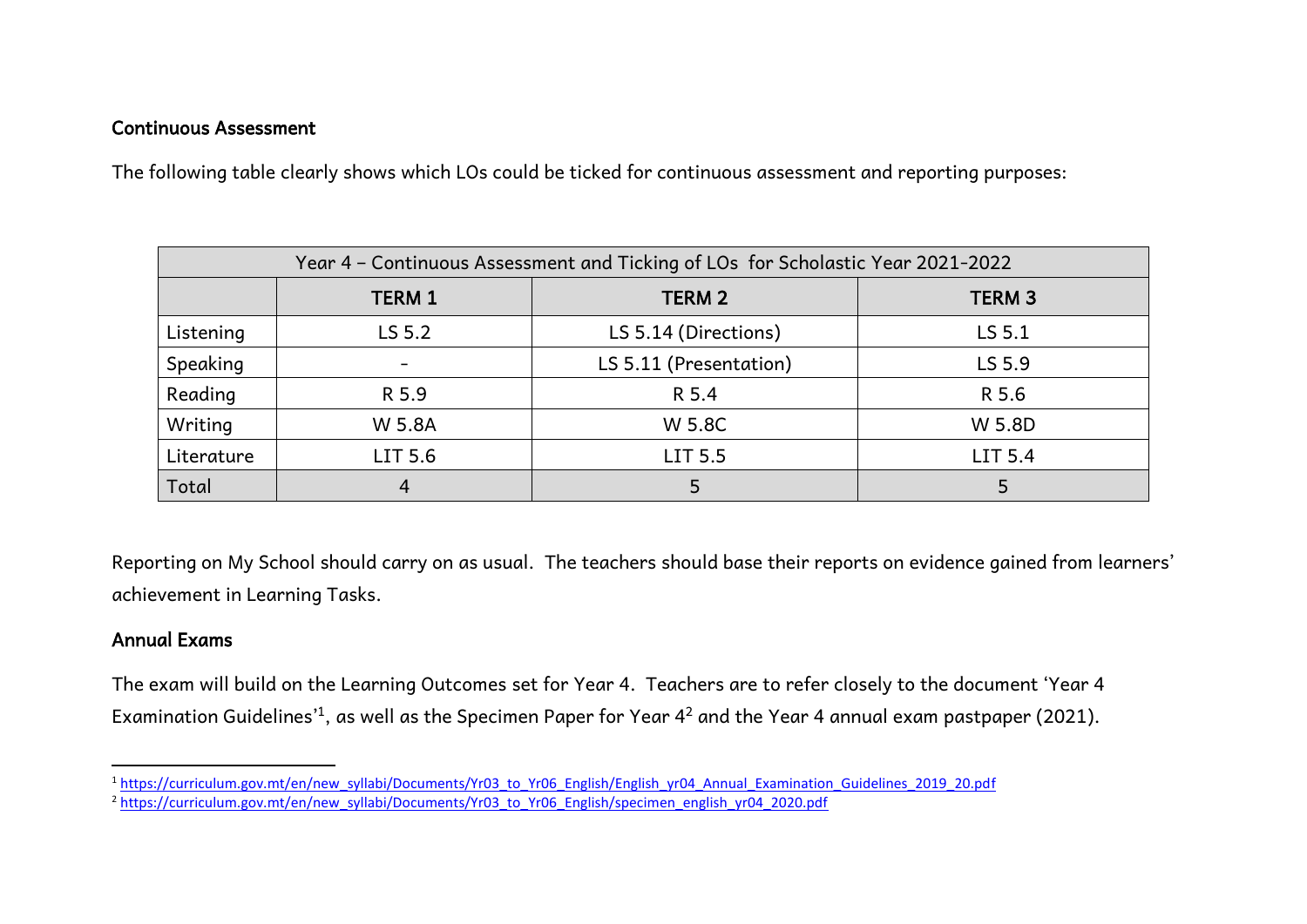# Syllabus

Both Year 5 and Year 6 learners will follow their respective syllabi. The Learning Outcomes Framework will not be introduced during scholastic year 2021-2022. If necessary, teachers can decide to allocate more time to a particular skill where they feel learners might be lagging behind, for instance, writing. Teachers should still use an integrated-skills approach in their planning and during lessons, to ensure motivating and meaningful context. Grammar should be taught implicitly and integrated within all the strands.

# Scheme of Work

Teachers should modify last year's scheme of work after careful analysis of learners' skills and competences. Teachers may choose to reduce the amount of time dedicated to one skill in order to have more time available for the skills they feel learners need more support in. As indicated in the table below, it is suggested that for this scholastic year (2021-2022), the Writing Genre are the following:

| Year 5 - Writing Genre |                                          |                      |  |  |
|------------------------|------------------------------------------|----------------------|--|--|
| Text type              | Genre (Long)                             | Genre (Short)        |  |  |
|                        | $(\text{around } 100-140 \text{ words})$ | (around 40-50 words) |  |  |
| Descriptive/Narrative  | informal letter (describing a place)     |                      |  |  |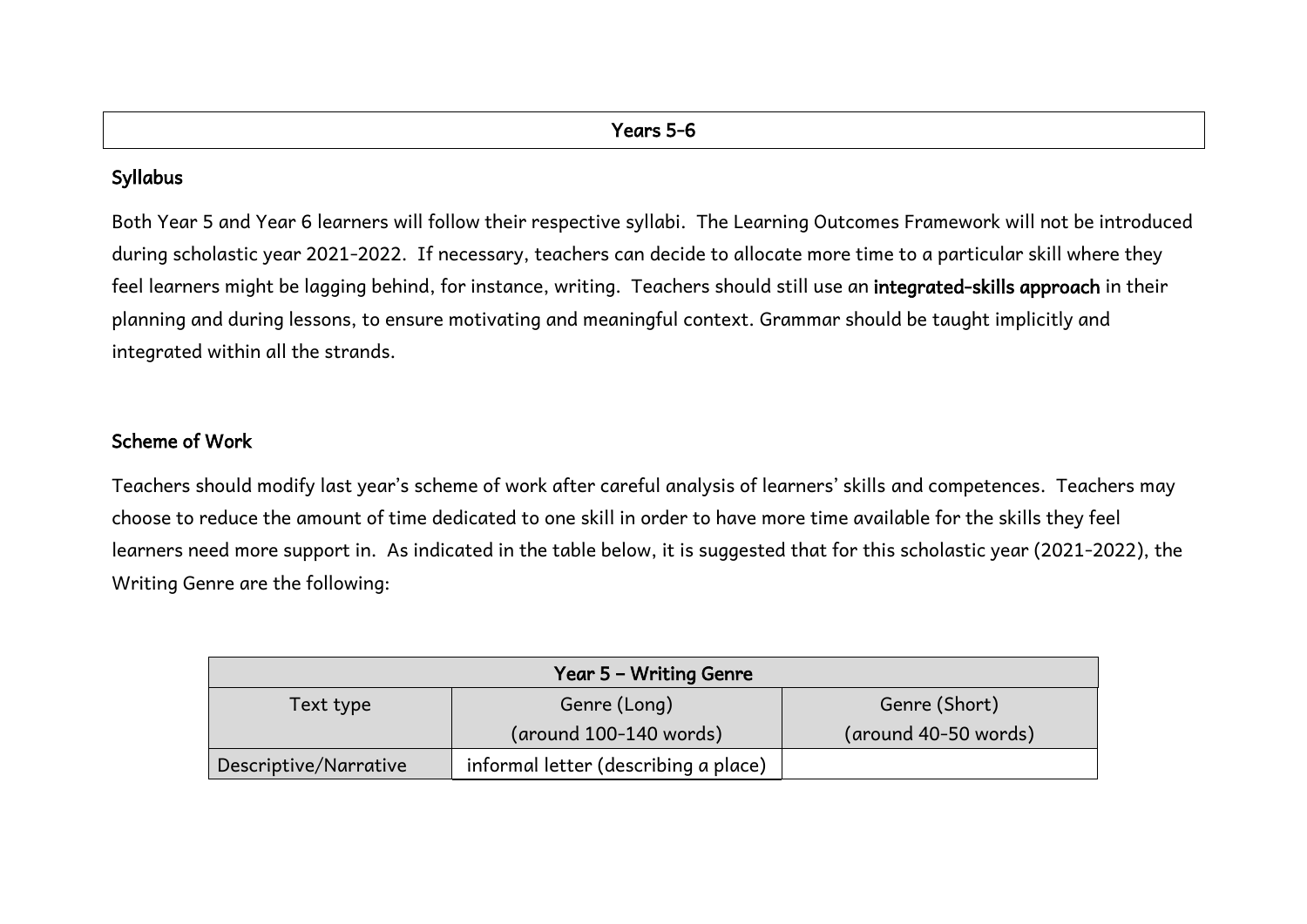|                         | informal letter (describing a person) |                   |  |  |  |
|-------------------------|---------------------------------------|-------------------|--|--|--|
|                         | story                                 |                   |  |  |  |
| Informative/Instructive | Non-chronological report              | instructions      |  |  |  |
|                         |                                       | directions        |  |  |  |
|                         |                                       | message to inform |  |  |  |
| Persuasive              |                                       | advert            |  |  |  |
| Total                   |                                       | 8 Genres          |  |  |  |

In the case of Year 6, teachers are to adhere to the document entitled End of Primary Benchmark Guidelines for a complete list of writing genres $^3$ . The ones in bold below should be given priority:

| <b>Short Writing Tasks</b>  | <b>Long Writing Tasks</b> |  |  |  |  |
|-----------------------------|---------------------------|--|--|--|--|
| (around 50-60 words)        | (around 140-200 words)    |  |  |  |  |
| note / message<br>$\bullet$ | informal letter           |  |  |  |  |
| informal email              | write-up of an event      |  |  |  |  |
| invitation<br>$\bullet$     | article                   |  |  |  |  |
| notice<br>$\bullet$         | short story               |  |  |  |  |
| advertisement               |                           |  |  |  |  |

<sup>3</sup> <https://curriculum.gov.mt/en/Benchmark/General-Information/Pages/default.aspx>

 $\overline{a}$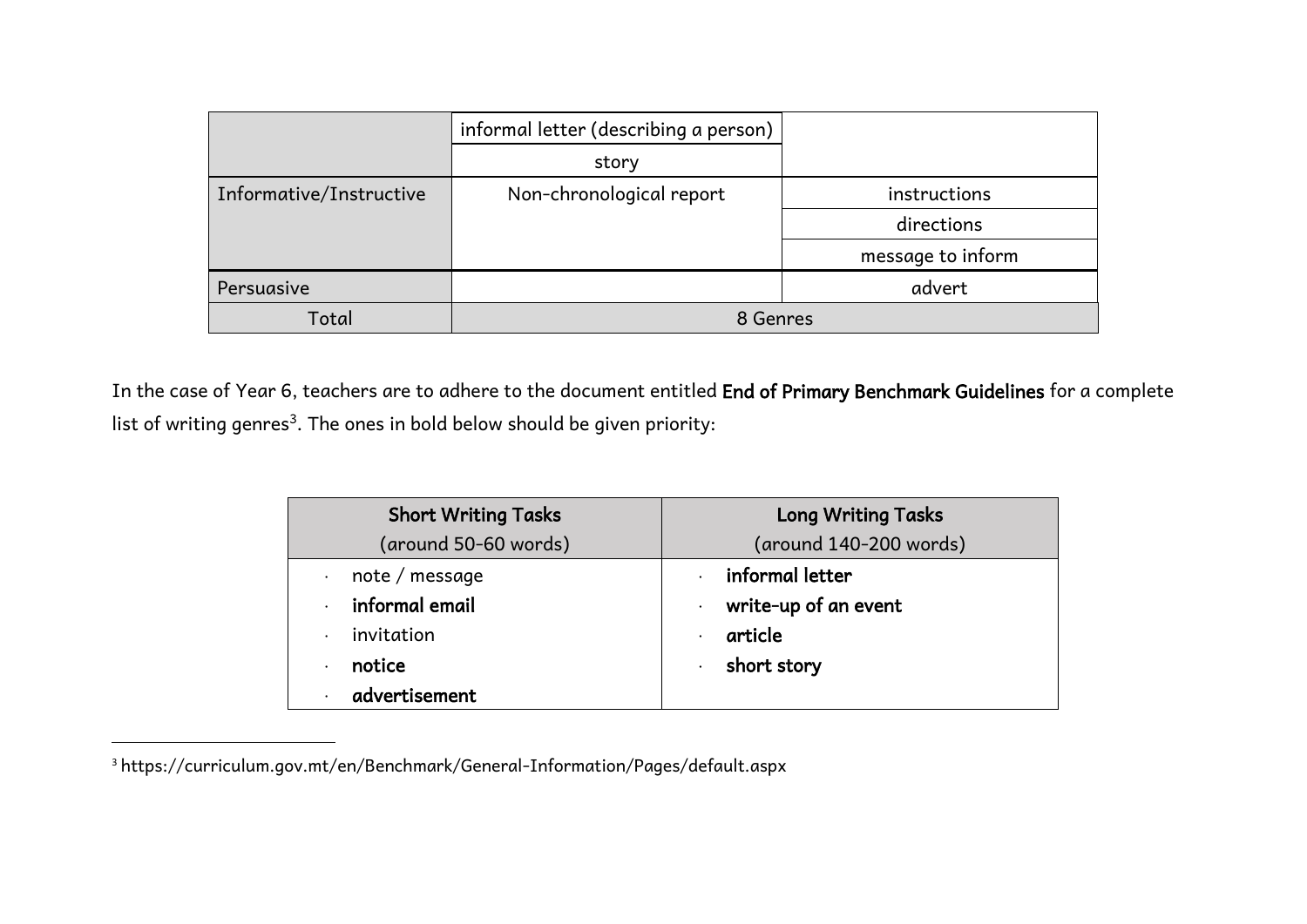| short dialogue                |  |
|-------------------------------|--|
| instructions                  |  |
| directions                    |  |
| short paragraph about a topic |  |

The themes which teachers teaching Year 6 could give priority to, include the following:

| School                      | Food and drink   |
|-----------------------------|------------------|
| Helping at home             | Shopping         |
| Free time and entertainment | Sports           |
| Places                      | Pets and animals |

# Forecast and Record of Work

These should reflect the changes or alterations made in the Scheme of Work.

#### Continuous Assessment

 $\overline{a}$ 

Teachers of Year 5 and Year 6 are to refer to the document entitled Continuous Assessment for Year 5 and Year 6 (Updated 2019-2020) $^4$ . The tables below show how Continuous Assessment should be broken down in both year groups:

<sup>4</sup> [https://curriculum.gov.mt/en/new\\_syllabi/Documents/Yr03\\_to\\_Yr06\\_English/English\\_yr05\\_06\\_Continuous\\_Assessment\\_2019\\_2020.pdf](https://curriculum.gov.mt/en/new_syllabi/Documents/Yr03_to_Yr06_English/English_yr05_06_Continuous_Assessment_2019_2020.pdf)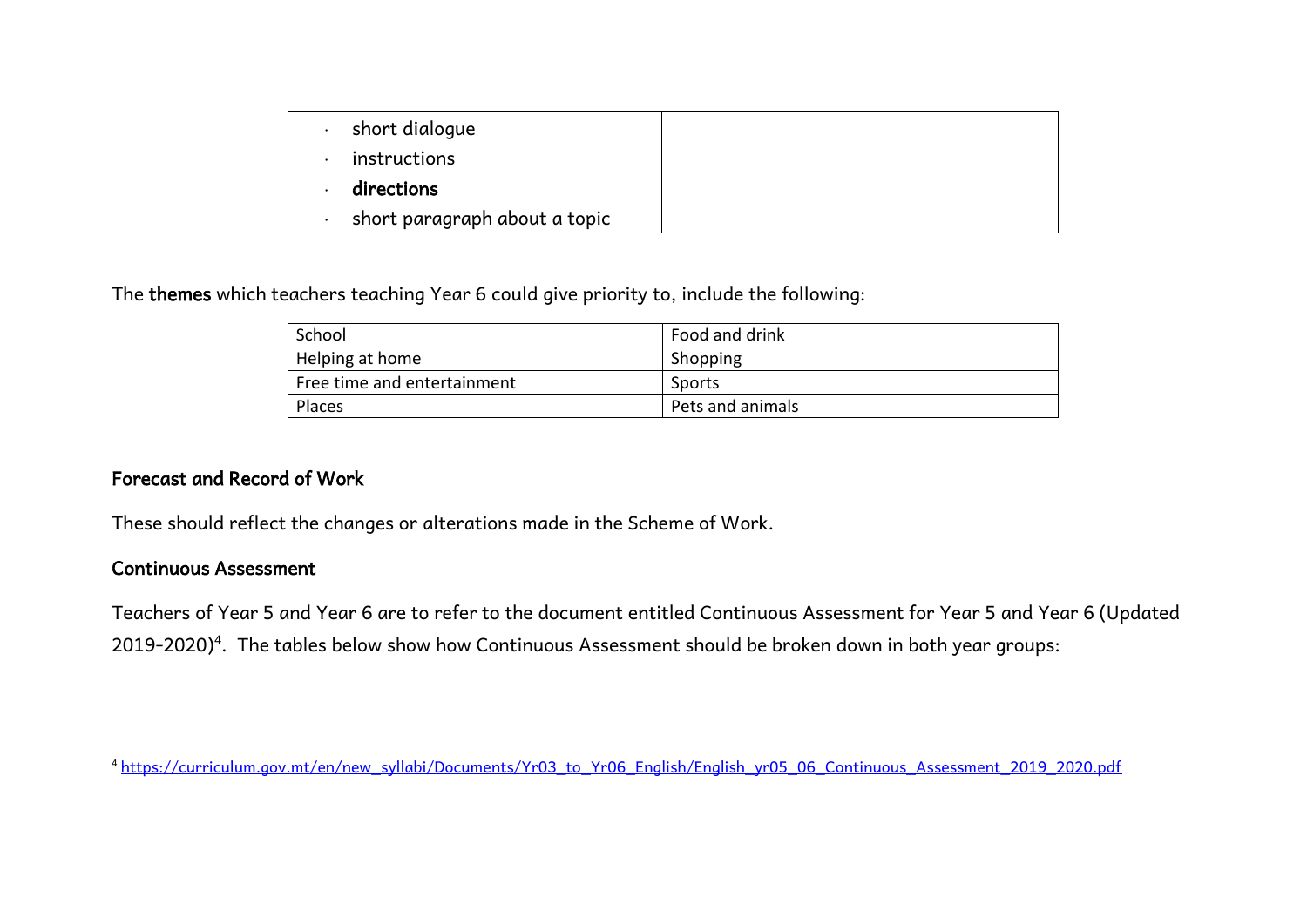| <b>Continuous Assessment Year 5</b> |                |                                     |              |                         |                |                            |                |                          |                |                          |                   |                |              |                |                |
|-------------------------------------|----------------|-------------------------------------|--------------|-------------------------|----------------|----------------------------|----------------|--------------------------|----------------|--------------------------|-------------------|----------------|--------------|----------------|----------------|
| Language                            | Oracy          |                                     |              |                         |                |                            | Reading        |                          |                | Writing                  |                   |                |              |                |                |
| <b>Skills</b>                       |                | Speaking<br>Listening               |              |                         | Reading        |                            |                | Short Writing Task       |                |                          | Long Writing Task |                |              |                |                |
|                                     |                |                                     |              |                         |                |                            | Comprehension  |                          |                |                          |                   |                |              |                |                |
| Term                                | $\mathbf{1}$   | $\overline{2}$                      | 3            | $\mathbf{1}$            | $\overline{2}$ | 3                          | $\mathbf{1}$   | $\overline{2}$           | $\mathbf{3}$   | $\mathbf{1}$             | $\overline{2}$    | $\overline{3}$ | $\mathbf{1}$ | $\overline{2}$ | 3              |
| No of tasks                         |                |                                     |              |                         |                |                            |                |                          |                |                          |                   |                |              |                |                |
| per term                            | $\mathbf{1}$   | $\mathbf{1}$                        | $\mathbf{1}$ | $\mathbf{1}$            | $\mathbf{1}$   | $\mathbf{1}$               | $\overline{2}$ | $\overline{2}$           | $\overline{2}$ | $\mathbf{1}$             | $\mathbf{1}$      | $\mathbf{1}$   | $\mathbf{1}$ | $\mathbf{1}$   | 1              |
| Total no of                         |                |                                     |              |                         |                |                            |                |                          |                |                          |                   |                |              |                |                |
| tasks per                           | 3              |                                     |              | $\mathbf{3}$            |                |                            | $\,6\,$        |                          |                | 3                        |                   |                | 3            |                |                |
| year                                |                |                                     |              |                         |                |                            |                |                          |                |                          |                   |                |              |                |                |
| Marks per                           |                |                                     |              |                         |                |                            |                |                          |                |                          |                   |                |              |                |                |
| task based                          |                |                                     |              |                         |                |                            |                |                          |                |                          |                   |                |              |                |                |
| on Excel                            | /10            |                                     |              | /25                     |                |                            | /20            |                          | /12            |                          | /25               |                |              |                |                |
| Sheet                               |                |                                     |              |                         |                |                            |                |                          |                |                          |                   |                |              |                |                |
| Inputting                           | First          |                                     | Second       | First                   |                | Second                     | First          |                          | Second         | First                    |                   | Second         | First        |                | Second         |
| of marks in                         | Continuous     |                                     | Continuou    | Continuou               |                | Continuou                  | Continuous     |                          | Continuou      | Continuous               |                   | Continuous     | Continuous   |                | Continuous     |
| <b>Excel Sheet</b>                  | Assessment     |                                     | $\sf s$      | $\mathsf{s}$<br>$\sf s$ |                | Assessment<br>$\mathsf{s}$ |                | Assessment<br>Assessment |                | Assessment<br>Assessment |                   |                |              |                |                |
|                                     |                | Assessmen<br>Assessmen<br>Assessmen |              | Assessmen               |                |                            |                |                          |                |                          |                   |                |              |                |                |
|                                     |                |                                     | t            | t                       |                | t                          |                |                          | t              |                          |                   |                |              |                |                |
|                                     | February       |                                     | June         | February                |                | June                       | February       |                          | June           | February                 |                   | June           | February     |                | June           |
|                                     |                |                                     |              |                         |                |                            |                |                          |                |                          |                   |                |              |                |                |
|                                     | $\overline{2}$ |                                     | $\mathbf{1}$ | $\overline{2}$          |                | $\mathbf{1}$               | $\mathsf 3$    |                          | 3              | $\overline{2}$           |                   | $1\,$          | $\mathbf 1$  |                | $\overline{2}$ |
| No of tasks                         |                |                                     |              |                         |                |                            |                |                          |                |                          |                   |                |              |                |                |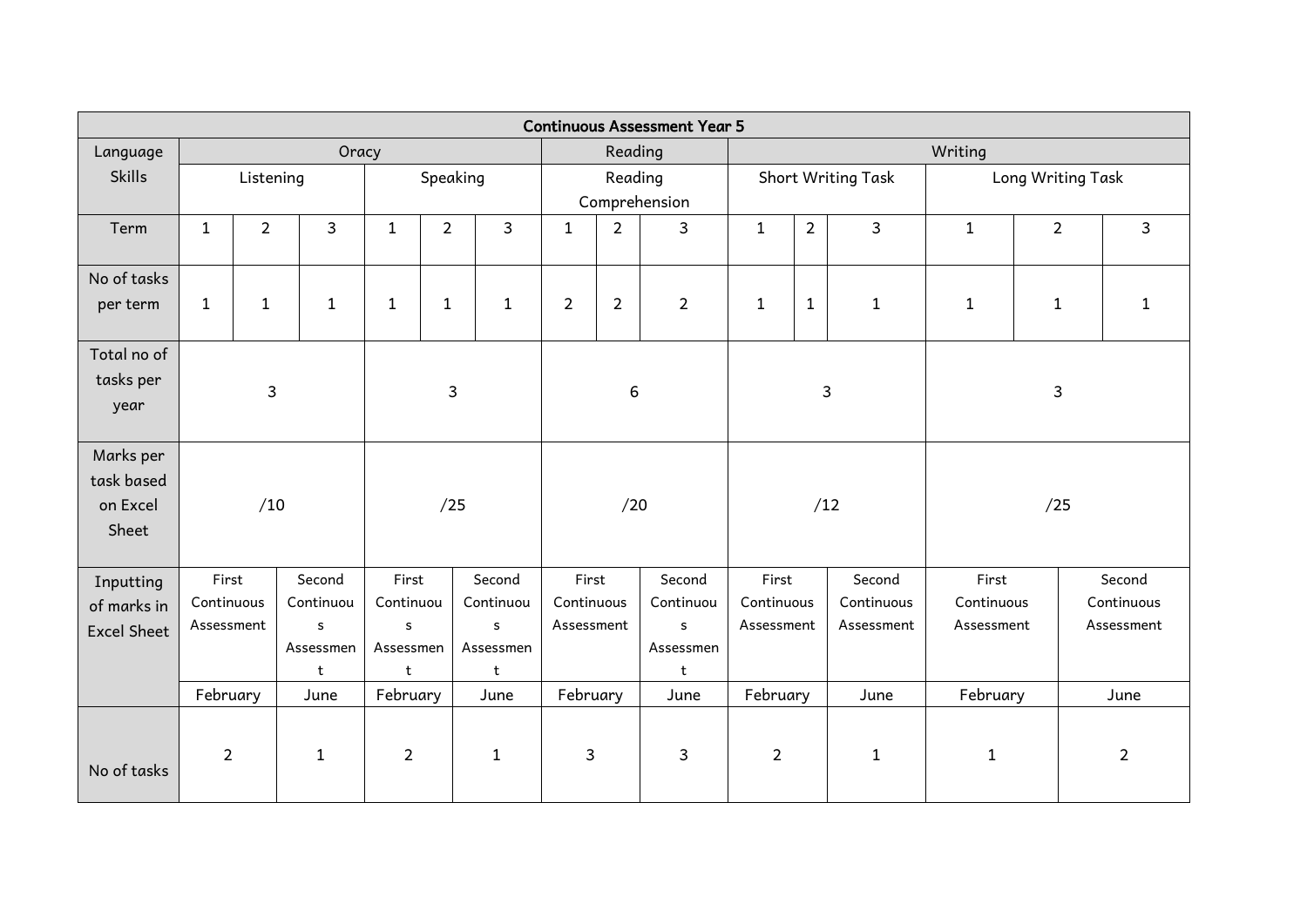| <b>Continuous Assessment Year 6</b>       |              |                |                |             |                |                       |            |                    |                   |            |  |  |
|-------------------------------------------|--------------|----------------|----------------|-------------|----------------|-----------------------|------------|--------------------|-------------------|------------|--|--|
| Language Skills                           |              |                | Oracy          |             |                | Reading               | Writing    |                    |                   |            |  |  |
|                                           |              | Listening      |                | Speaking    |                | Reading Comprehension |            | Short Writing Task | Long Writing Task |            |  |  |
| Total no of tasks<br>per year             |              | $\overline{2}$ | $\overline{2}$ |             |                | 4                     |            | $\overline{2}$     | $\overline{2}$    |            |  |  |
| Marks per task<br>based on Excel<br>Sheet | /10          |                |                | /25         |                | /20                   |            | /12                | /25               |            |  |  |
| Inputting of marks                        | First        | Second         | First          | Second      | First          | Second                | First      | Second             | First             | Second     |  |  |
| in Excel Sheet                            | Continuous   | Continuous     | Continuous     | Continuous  | Continuous     | Continuous            | Continuous | Continuous         | Continuous        | Continuous |  |  |
|                                           | Assessment   | Assessment     | Assessment     | Assessment  | Assessment     | Assessment            | Assessment | Assessment         | Assessment        | Assessment |  |  |
|                                           | February     | June           | February       | June        | February       | June                  | February   | June               | February          | June       |  |  |
| No of tasks                               | $\mathbf{1}$ |                | $\mathbf{1}$   | $\mathbf 1$ | $\overline{2}$ | $\overline{2}$        |            | $\mathbf{1}$       | $\mathbf 1$       |            |  |  |